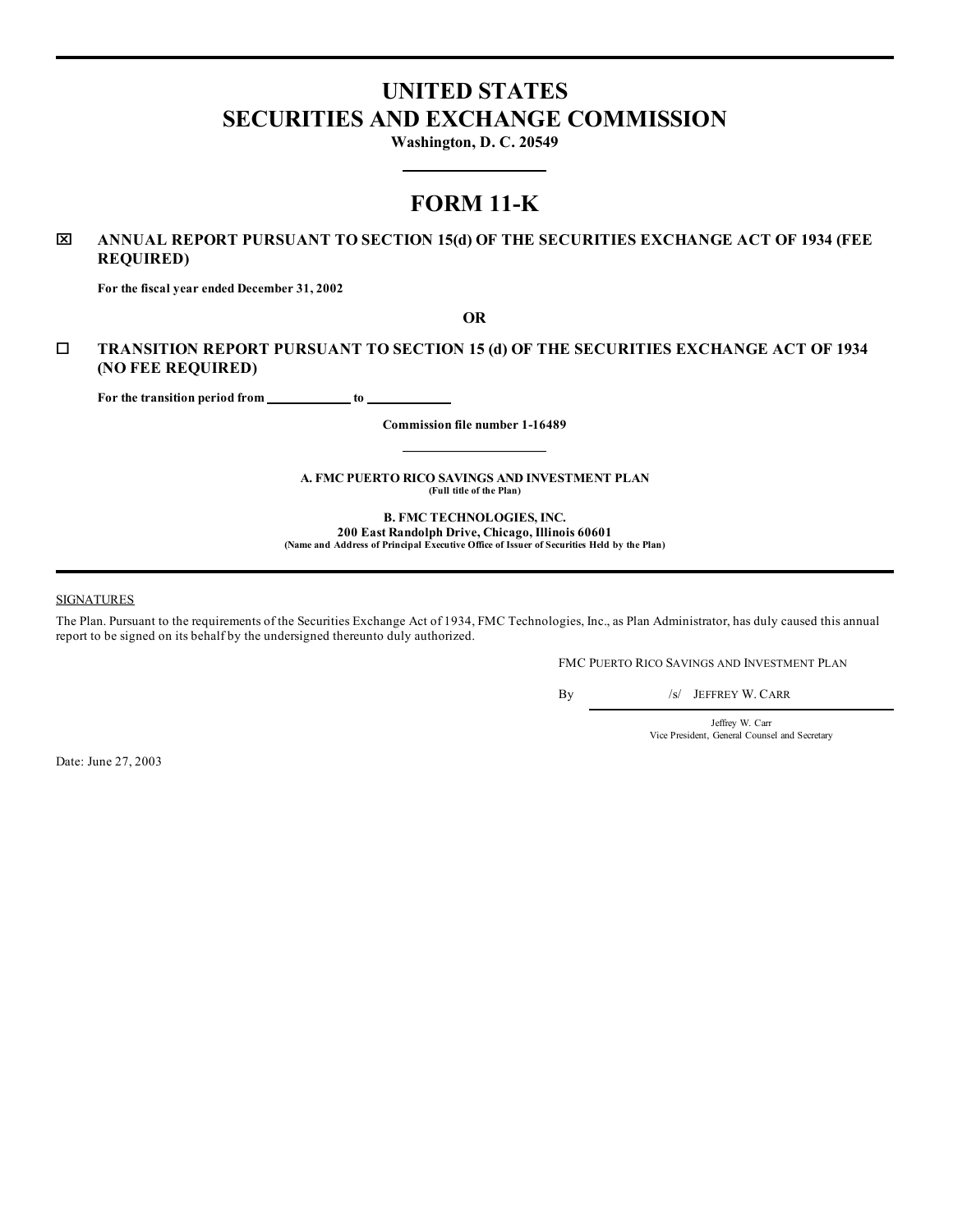# **TABLE OF CONTENTS**

| Page(s)                                                        |    |
|----------------------------------------------------------------|----|
| <b>Independent Auditors' Report</b>                            |    |
| <b>Financial Statements:</b>                                   |    |
| <b>Statements of Net Assets Available for Benefits</b>         | 2  |
| Statements of Changes in Net Assets Available for Benefits     | 3  |
| $4-9$<br><b>Notes to Financial Statements</b>                  |    |
| Schedule H, Line 4i – Schedule of Assets (Held at End of Year) | 10 |
| Exhibit Index                                                  | 11 |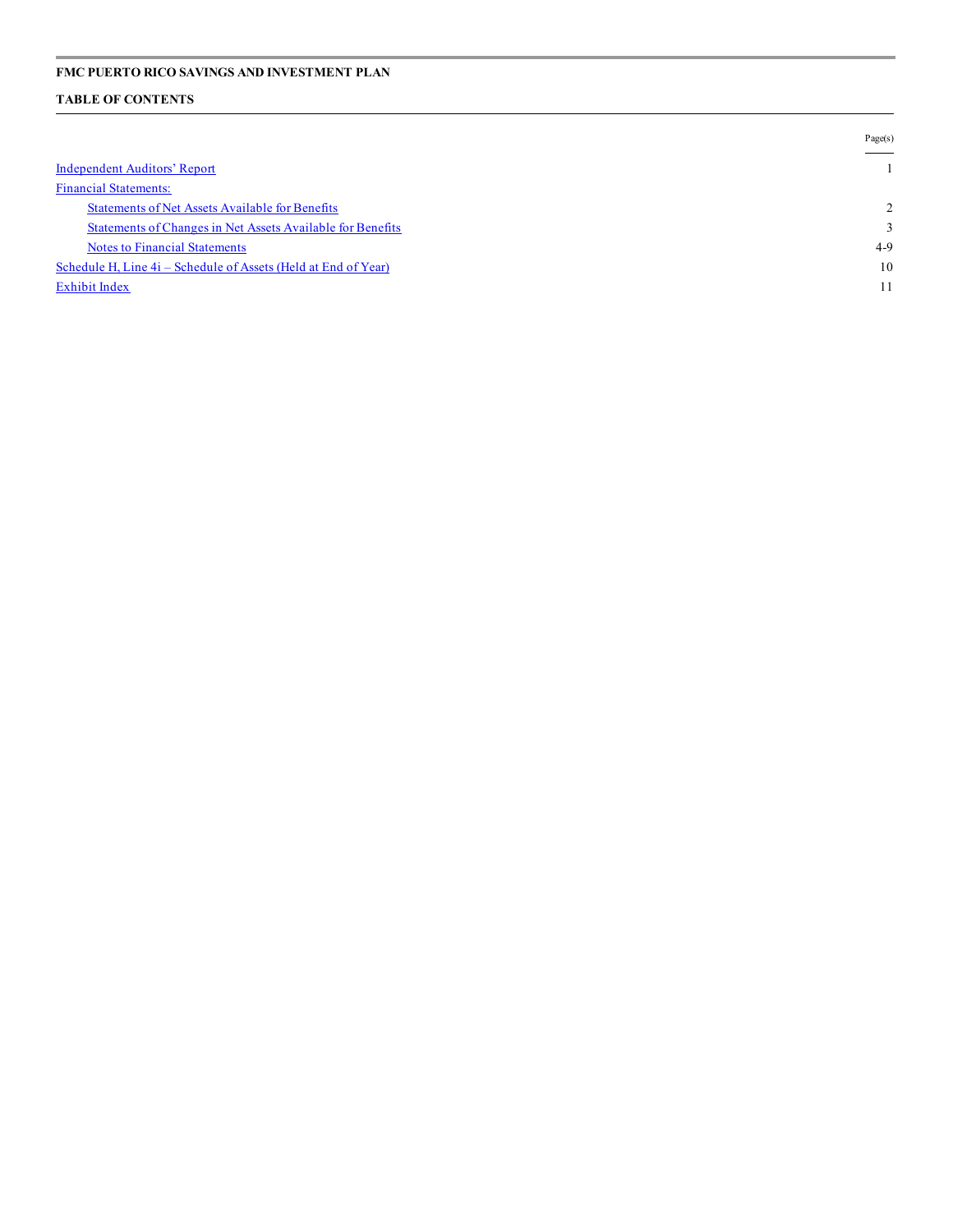<span id="page-2-0"></span>The Employee Welfare Benefits Plan Committee of FMC Technologies, Inc.:

We have audited the accompanying statements of net assets available for benefits of the FMC Puerto Rico Savings and Investment Plan (the "Plan") as of December 31, 2002 and 2001, and the related statements of changes in net assets available for benefits for the years then ended. These financial statements are the responsibility of the Plan's management. Our responsibility is to express an opinion on these financial statements based on our audits.

We conducted our audits in accordance with auditing standards generally accepted in the United States of America. Those standards require that we plan and perform the audit to obtain reasonable assurance about whether the financial statements are free of material misstatement. An audit includes examining, on a test basis, evidence supporting the amounts and disclosures in the financial statements. An audit also includes assessing the accounting principles used and significant estimates made by management, as well as evaluating the overall financial statement presentation. We believe that our audits provide a reasonable basis for our opinion.

In our opinion, the financial statements referred to above present fairly, in all material respects, the net assets available for benefits of the Plan as of December 31, 2002 and 2001, and the changes in net assets available for benefits for the years then ended in conformity with accounting principles generally accepted in the United States of America.

Our audits were performed for the purpose of forming an opinion on the basic financial statements taken as a whole. The supplemental Schedule of Assets (Held at End of Year) is presented for the purpose of additional analysis and is not a required part of the basic financial statements but is supplementary information required by the Department of Labor's Rules and Regulations for Reporting and Disclosure under the Employee Retirement Income Security Act of 1974. The supplemental schedule is the responsibility of the Plan's management. This supplemental schedule has been subjected to the auditing procedures applied in the audits of the basic financial statements and, in our opinion, is fairly stated in all material respects in relation to the basic financial statements taken as a whole.

/s/ KPMG LLP

Chicago, Illinois June 16, 2003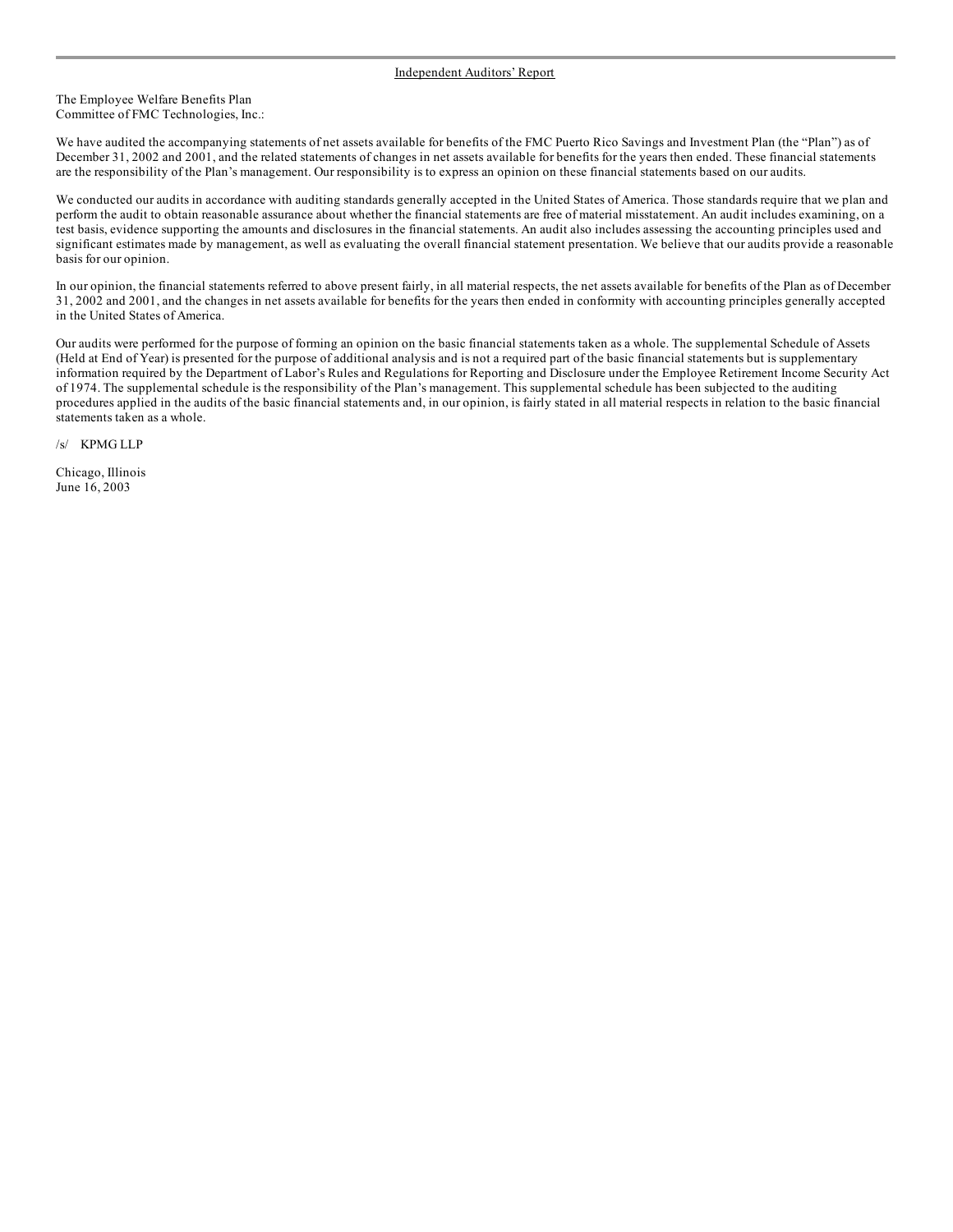# <span id="page-3-0"></span>**FMC PUERTO RICO SAVINGS AND INVESTMENT PLAN** Statements of Net Assets Available for Benefits

December 31, 2002 and 2001

|                                   | 2002     | 2001     |
|-----------------------------------|----------|----------|
|                                   |          |          |
| Assets:                           |          |          |
| Investments, at fair value        | \$94,708 | \$92,988 |
| Participant loan                  | 3,128    | 5,070    |
|                                   |          |          |
| Net assets available for benefits | \$97,836 | \$98,058 |
|                                   |          |          |

See accompanying notes to financial statements.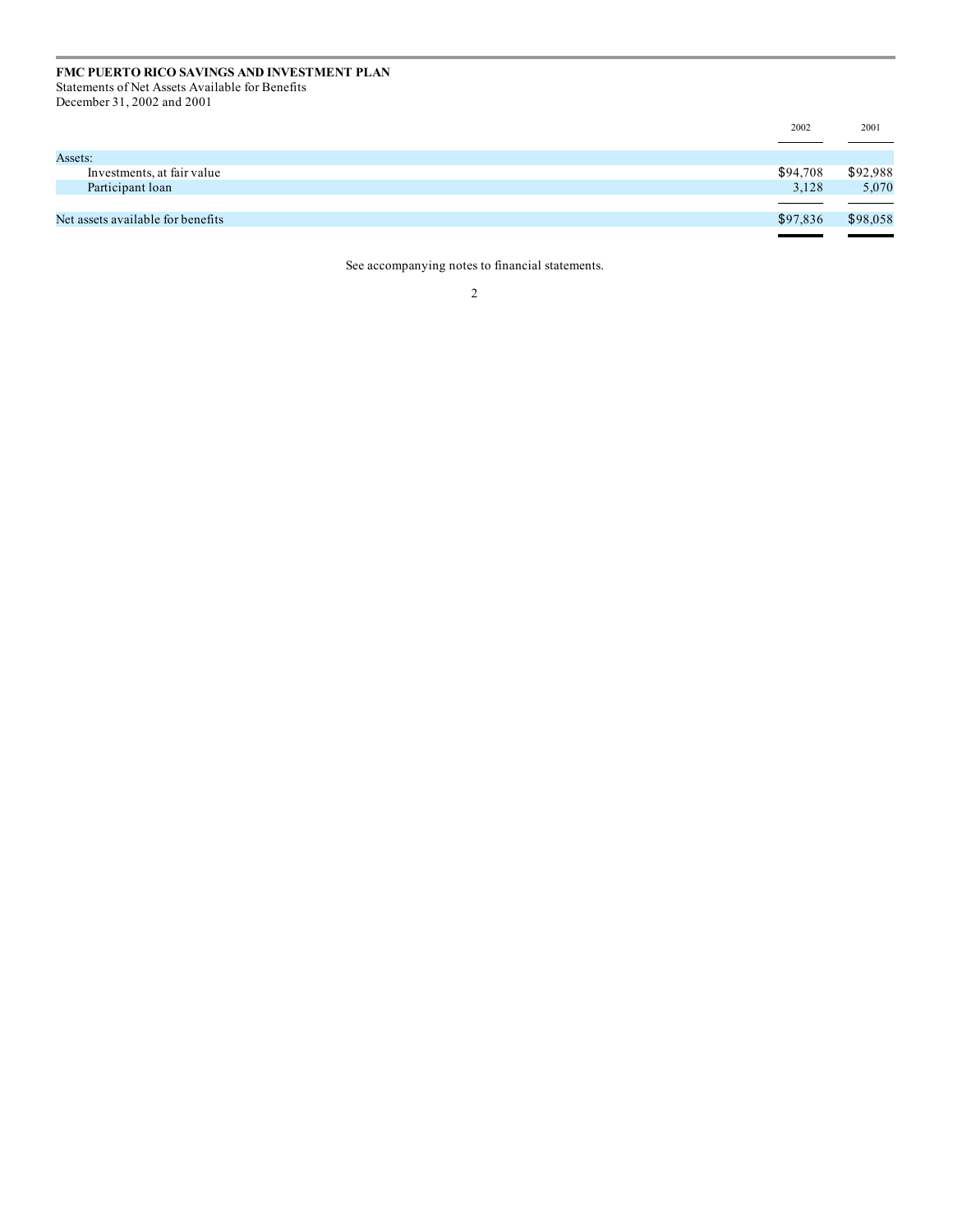<span id="page-4-0"></span>Statements of Changes in Net Assets Available for Benefits For the Years Ended December 31, 2002 and 2001

|                                                              | 2002       | 2001     |
|--------------------------------------------------------------|------------|----------|
| Additions:                                                   |            |          |
| Net appreciation (depreciation) in fair value of investments | \$(20,084) | \$14,749 |
| Interest and dividend income                                 | 582        | 538      |
|                                                              |            |          |
| Net investment income (loss)                                 | (19,502)   | 15,287   |
| Employee contributions                                       | 14,030     | 11,333   |
| Employer contributions                                       | 9,562      | 6,375    |
|                                                              |            |          |
| Total additions                                              | 4,090      | 32,995   |
|                                                              |            |          |
| Deductions:                                                  |            |          |
| Distributions to participants                                | 3,000      | 3,831    |
| Administrative expenses                                      | 1,312      | 916      |
|                                                              |            |          |
| <b>Total deductions</b>                                      | 4,312      | 4,747    |
|                                                              |            |          |
| Net additions (deductions)                                   | (222)      | 28,248   |
| Net assets available for benefits, beginning of year         | 98,058     | 69,810   |
| Net assets available for benefits, end of year               | \$97,836   | \$98,058 |

See accompanying notes to financial statements.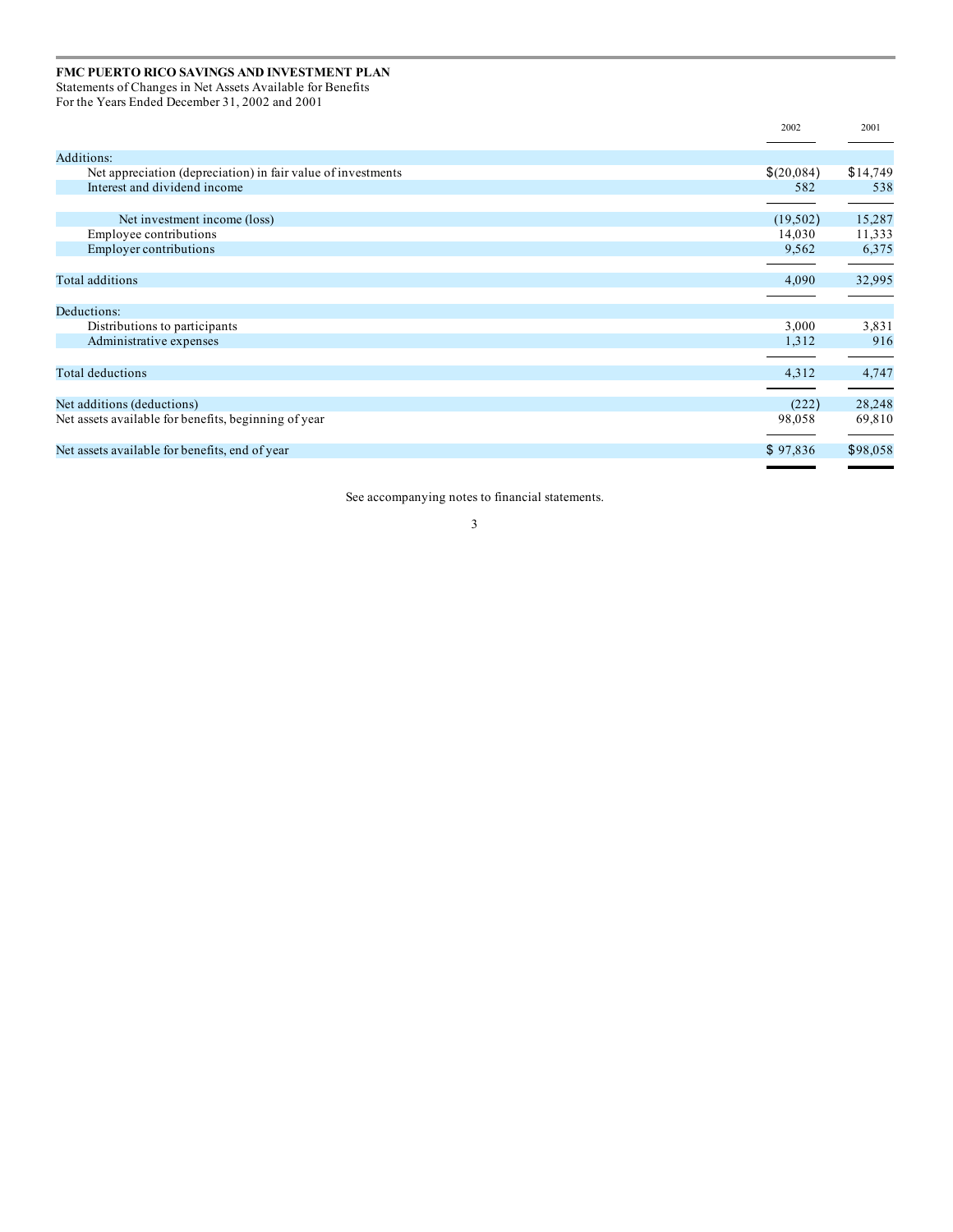#### <span id="page-5-0"></span>**Notes to Financial Statements**

## **December 31, 2002 and 2001**

#### **(1) Description of the Plan**

The following description of the FMC Puerto Rico Savings and Investment Plan (the "Plan") provides only general information. Participants should refer to the Plan text for a more complete description of the Plan's provisions.

FMC Technologies AG, formerly known as FMC International AG, a wholly owned subsidiary of FMC Technologies, Inc. (the "Company"), became the successor-sponsor of the Plan, effective May 1, 2001, in conjunction with the spin-off of FMC Technologies, Inc. from FMC Corporation (Note 6).

#### *(a) General*

The Plan is a qualified salary-reduction plan under Section 1165(a) of the Internal Revenue Code, which covers all permanent full-time and part-time employees of the Puerto Rico Branch of FMC Technologies AG working in Puerto Rico other than employees who generally reside or work outside of Puerto Rico and employees covered by certain collective bargaining agreements. Such employees are eligible to participate in the Plan immediately after commencement of their employment with FMC Technologies AG. The Plan is subject to the provisions of the Employee Retirement Income Security Act of 1974, as amended ("ERISA"). The Plan's inception was effective January 1, 1998, and it was amended and restated effective January 1, 2000 to reflect Plan changes and changes in the Internal Revenue Code. FMC Technologies AG has delegated the authority to act as the Plan administrator to the FMC Technologies, Inc. Employee Welfare Benefits Plan Committee (the "Committee").

#### *(b) Contributions*

Participants may elect to have their annual compensation reduced by up to \$8,000, subject to adjustments to reflect changes in the cost of living, but not by more than 10% of their total compensation in the aggregate. The aggregate amount of such reductions is contributed to the Plan trust on a pretax basis. Participants may also elect to make after-tax contributions, either as an alternative to pretax contributions, or in addition to the maximum pretax contributions of \$8,000 (but not more than 20% of their total compensation in the aggregate). The Company makes matching contributions ranging from 40% to 100% of the portion of those contributions not in excess of 5% of each participant's compensation ("Basic Contribution"), regardless of the \$8,000 limit on pretax contributions. At December 31, 2002, 20 current and former employees participated in the Plan.

#### *(c) Trust and Record Keeping*

The Committee and Banco Popular de Puerto Rico (the "Trustee") established a trust (the "Trust") for investment purposes as part of the Plan. Fidelity Institutional Retirement Services Company is the Plan's record keeper (the "Record Keeper") and acts as an agent for the Trustee.

#### *(d) Investment Options*

Upon enrollment in the Plan, a participant may direct his or her contributions in 1% increments with at least 2% directed to each investment option selected. Investment options include the following:

1) FMC Technologies Stock Fund – Funds are invested in the common stock of FMC Technologies, Inc.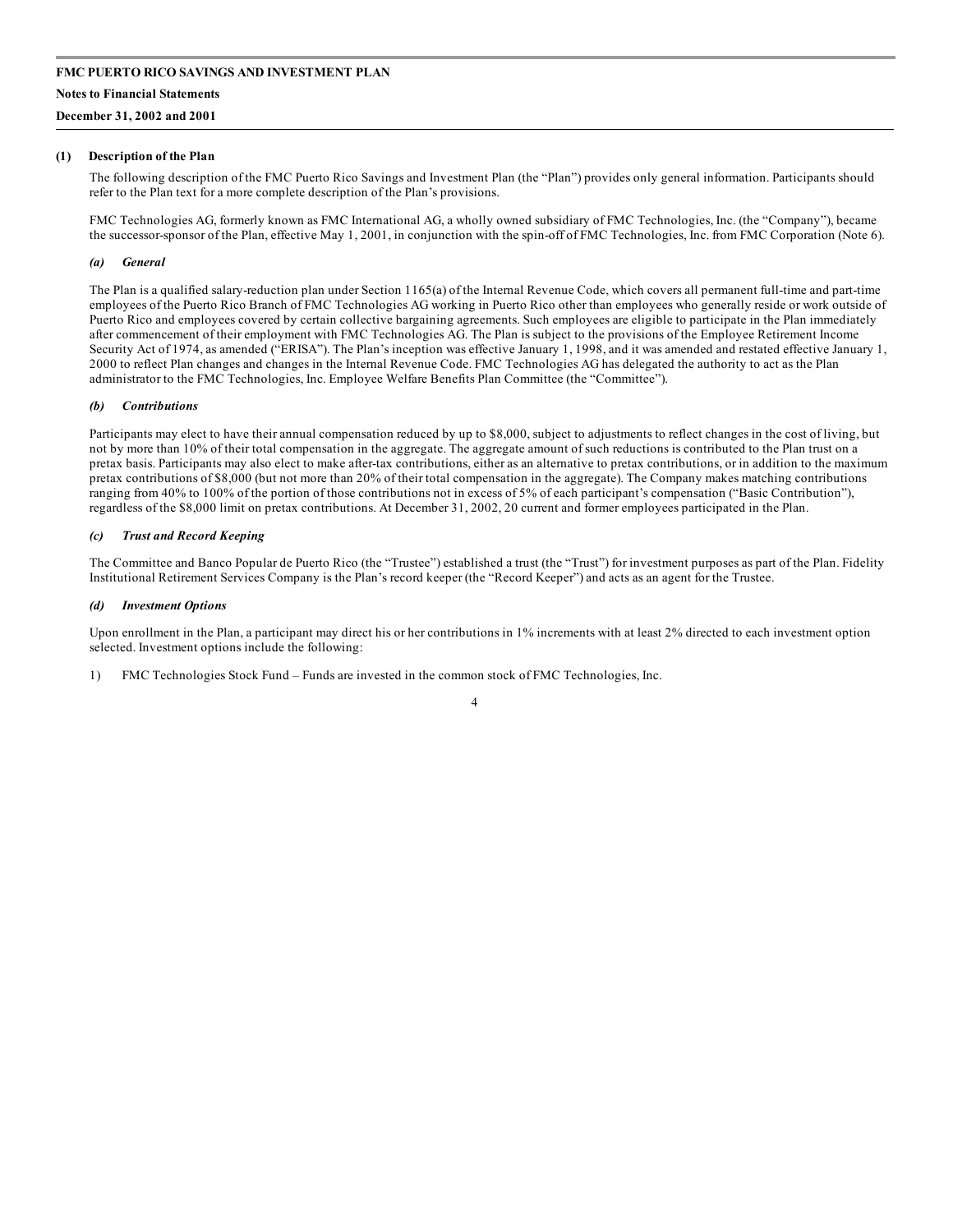#### **Notes to Financial Statements**

#### **December 31, 2002 and 2001**

- 2) FMC Stock Fund Funds are invested in the common stock of FMC Corporation. Effective December 31, 2001, this Fund is no longer available as an investment option for future investments. As of June 30, 2003, this Fund will be terminated and the Trustee will liquidate the Fund and invest the proceeds in the Fidelity Retirement Government Money Market Portfolio.
- 3) Fidelity Managed Income Portfolio Funds are invested in investment contracts offered by insurance companies and other approved financial institutions. The selection of these contracts and administration of this fund is directed by the fund's investment manager. For the plan years ending December 31, 2002 and December 31, 2001, the effective annual yield was approximately 5.1% and 5.8%, respectively.
- 4) Clipper Fund Funds are invested in common stocks that are considered undervalued by the fund manager and in long-term bonds.
- 5) Mutual Qualified Fund (Z) Funds are invested primarily in common and preferred stocks that are considered undervalued by the fund manager.
- 6) Sequoia Fund Fund investments are concentrated in a relatively small number of mostly U.S. headquartered companies with long-term growth potential.
- 7) Fidelity Puritan Fund Funds are invested in high-yielding U.S. and foreign securities, including those in emerging markets.
- 8) Fidelity Magellan Fund Funds are primarily invested in common stocks of domestic and foreign companies.
- 9) Fidelity Blue Chip Growth Fund Funds are invested primarily in common stocks of well-known and established companies.
- 10) Fidelity Low-Priced Stock Fund Funds are heavily invested in undervalued stocks or out-of-favor stocks.
- 11) Fidelity Diversified International Fund Funds are invested primarily in stocks of companies located outside the U.S. that are included in the Morgan Stanley EAFE Index.
- 12) Fidelity Retirement Government Money Market Portfolio Funds are invested in short-term obligations of the U.S. Government or its agencies.
- 13) Fidelity U.S. Equity Index Pool Fund Funds are invested primarily in common stocks of the 500 companies that comprise the S&P 500.
- 14) PIMCO Total Return Fund Funds are invested primarily in U. S. government, corporate, mortgage and foreign bonds. The PIMCO Total Return Fund-Institutional Class changed to the PIMCO Total Return Fund-Administrative Class effective June 1, 2002.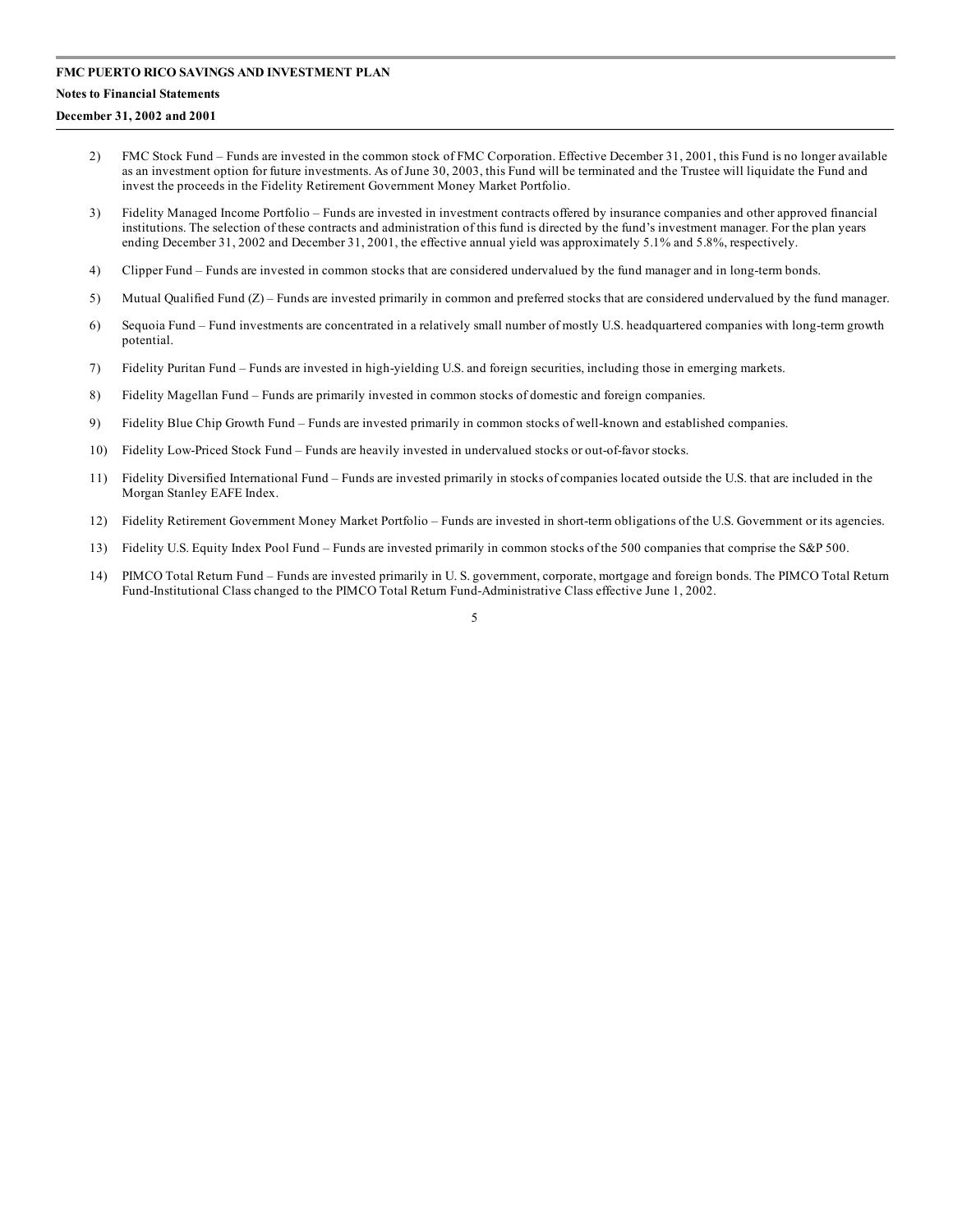#### **Notes to Financial Statements**

## **December 31, 2002 and 2001**

- 15) Morgan Stanley Institutional Fund Trust ("MSIFT") Mid Cap Growth Portfolio Funds are invested primarily in equities of small to mid-sized companies that are growing rapidly and are expected to grow and perform well. The MSIFT Mid Cap Growth Portfolio changed to MSIFT Mid Cap Growth Portfolio-Administrative Class effective June 1, 2002.
- 16) Fidelity Capital & Income Fund Funds are invested in equity and debt securities, including defaulted securities, with emphasis on lowerquality debt securities.
- 17) Fidelity Freedom Funds a series of asset allocation funds: Freedom Income Fund, Freedom 2000 Fund, Freedom 2010 Fund, Freedom 2020 Fund, Freedom 2030 Fund and Freedom 2040 Fund. These target date funds are designed for investors who want a simple approach to investing for retirement by investing in a collection of other Fidelity mutual funds by targeting their retirement dates. The Freedom Income Fund, designed for those already in retirement, emphasizes bond and money market mutual funds.

Prior to December 31, 2001, all Company contributions were invested in the FMC Stock Fund and were credited to the respective accounts of the employees participating in the Plan. On December 31, 2001, the FMCTI Stock Fund was created as a result of the distribution of the Company's stock by FMC Corporation (Note 6). Effective January 1, 2002, Company contributions to the Plan are invested by the Trustee in the FMCTI Stock Fund and credited to the respective accounts of the employees participating in the Plan. While investments may generally be transferred among funds, amounts contributed by the Company to the FMCTI Stock Fund are not eligible for fund transfer.

Prior to February 26, 2001, participants could change their investment options and move their account balances within the funds as frequently as they chose except with respect to employee Basic Contributions to the FMC Stock Fund, where the value of the account could be moved once a year after a participant reached age 50, and Company contributions, which could not be moved to other funds. Effective February 26, 2001, participants were given the ability to move account balances with respect to employee Basic Contributions to and from the FMC Stock Fund at any time.

#### *(e) Vesting*

Participants are immediately vested in their elective contributions plus actual earnings thereon. Vesting in the Company's contributions and related earnings is based on years of service. A participant is 100 percent vested after five years of service.

## *(f) Payment of Benefits*

Upon termination of service or attainment of age 59<sup>1</sup>/2, any participant may elect to immediately receive a lump sum distribution equal to the vested interest of his or her account. Participants whose accounts are valued at more than \$5,000 may, upon termination, elect to defer their lump sum distribution or receive annual installments over not more than 20 years. If a participant is not fully vested in the Company's contributions to his or her account on the date of termination of his or her employment, the non-vested portion is forfeited.

## *(g) Expenses*

Certain administrative expenses of the Plan are paid by the Trustee out of the assets of the Plan and constitute a charge upon the respective investment funds or upon the individual participants'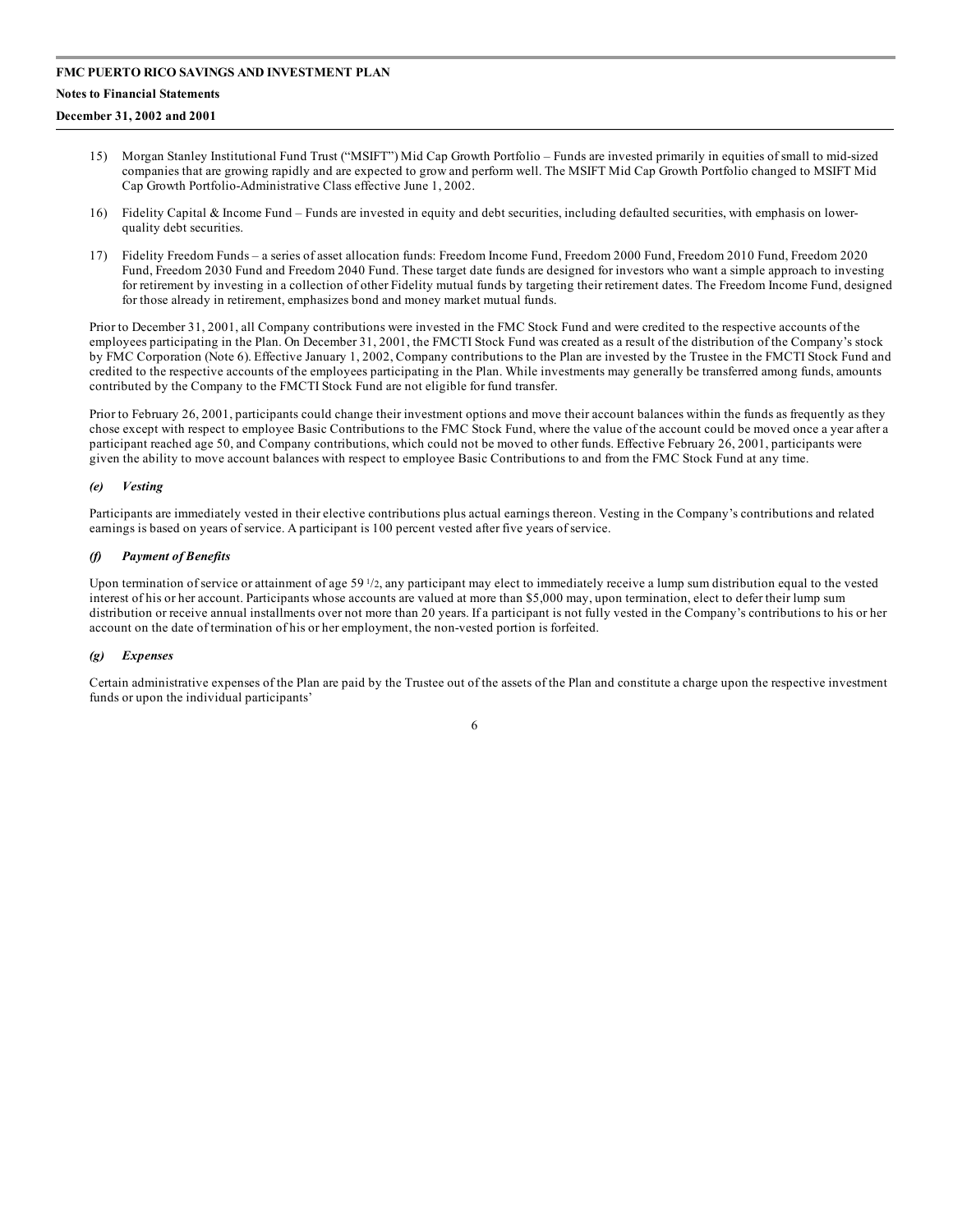#### **Notes to Financial Statements**

## **December 31, 2002 and 2001**

accounts. Certain other Plan sponsor expenses may be paid by the Plan sponsor from the forfeitures balance.

#### *(h) Withdrawals and Loans*

The Plan allows participants to make hardship cash withdrawals (subject to income taxation and IRS penalties) of some or all of their vested account balances. Eligible participants may also receive money from the Plan in the form of loans. The minimum that may be borrowed is \$1,000. The maximum that may be borrowed is the lesser of \$50,000, as adjusted, or 50 percent of the participant's vested account balance. Loans are secured by the participant's vested account balance and must be repaid over not more than 60 months with interest at a reasonable rate as determined by the Plan administrator. At December 31, 2002, a loan of \$3,128 was outstanding.

#### *(i) Plan Termination*

Although it has not expressed any intent to do so, the Company has the right under the Plan to discontinue its contributions at any time and to terminate the Plan subject to the provisions of the Plan and ERISA. In the event of Plan termination, participants will become 100 percent vested in their account balances.

#### *(j) Forfeited Accounts*

Forfeited accounts may be used to pay certain Plan administration expenses. Any balances remaining after payment may be used to reduce future employer contributions.

#### **(2) Summary of Significant Accounting Policies**

The following are the significant accounting policies followed by the Plan:

#### *(a) Basis of Accounting*

The Plan's financial statements are prepared on the accrual basis of accounting in accordance with accounting principles generally accepted in the United States of America.

#### *(b) Investment Transactions and Income Recognition*

Security transactions are recorded in the financial statements on a settlement-date basis, which does not differ materially from a trade-date basis. Dividends are recorded as earned on the record date. Interest is recorded as earned on the accrual basis.

#### *(c) Valuation of Investments*

Quoted or estimated market prices are used to value investments except for certain contracts, held at December 31, 2001, with banks and insurance companies, which guarantee repayment of principal with interest at a fixed or fixed minimum rate for a specified period of time. These contracts are valued at contract value, which approximates market value.

## *(d) Use of Estimates*

The preparation of financial statements in conformity with generally accepted accounting principles requires the plan administrator to make estimates and assumptions that affect the reported amounts of assets and liabilities and disclosure of contingent assets and liabilities at the date of the financial statements and reported amounts of revenue and expenses during the reporting period. Actual results could differ from these estimates, but the plan administrator does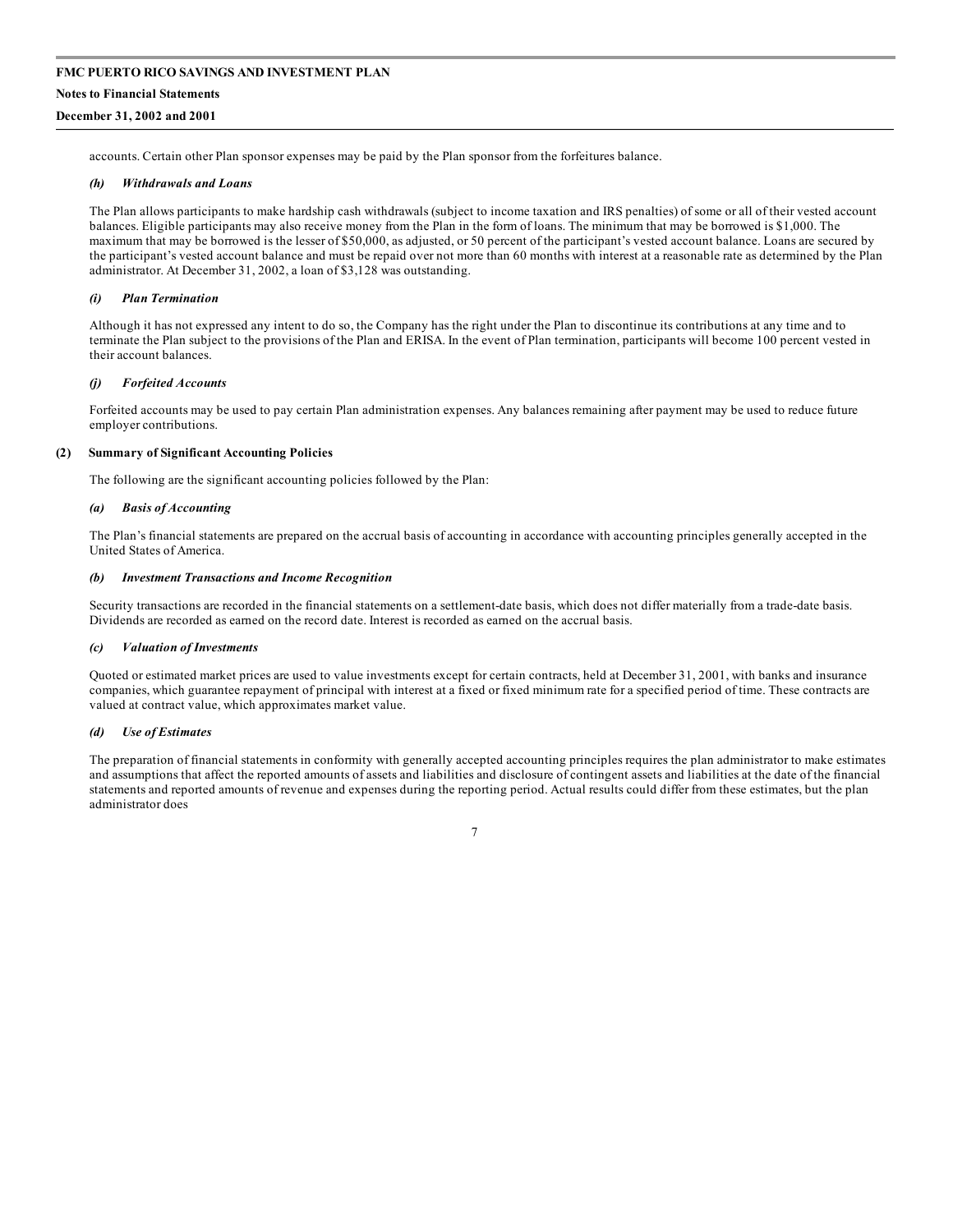## **Notes to Financial Statements**

## **December 31, 2002 and 2001**

not believe such differences will materially affect the Plan's financial position or results of operations.

#### *(e) Payment of Benefits*

Benefits are recorded when paid.

## **(3) Investments**

Investments at fair value which represent 5% or more of the Plan's net assets available for benefits at December 31, 2002 and 2001, are separately identified below:

|                                         | December 31, |                          |
|-----------------------------------------|--------------|--------------------------|
|                                         | 2002         | 2001                     |
| <b>FMC Stock Fund</b>                   | \$12,781     | \$53,395                 |
| FMC Technologies Stock Fund             | 49.239       | 25.386                   |
| Fidelity Diversified International Fund | 17,385       | $\sim$                   |
| Fidelity Blue Chip Growth Fund          | 5,239        | $\overline{\phantom{a}}$ |

During 2002 and 2001, the Plan's investments (including investments bought, sold, and held during the year) appreciated (depreciated) in value as follows:

|                                         |              | Year ended<br>December 31, |  |
|-----------------------------------------|--------------|----------------------------|--|
|                                         | 2002         | 2001                       |  |
| <b>FMC Stock Fund</b>                   | \$(22,922)   | \$15,144                   |  |
| FMC Technologies Stock Fund             | 6,976        |                            |  |
| Clipper Fund                            | (29)         | 84                         |  |
| Mutual Qualified Fund (Z)               | (424)        | (26)                       |  |
| Sequoia Fund                            | (38)         | 112                        |  |
| Fidelity Blue Chip Growth Fund          | (1,275)      | (484)                      |  |
| Fidelity Diversified International Fund | (2,289)      | (81)                       |  |
| Fidelity Freedom 2030 Fund              | (83)         |                            |  |
|                                         |              |                            |  |
|                                         | $\$(20,084)$ | \$14,749                   |  |
|                                         |              |                            |  |

#### **(4) Non-Participant Directed Investments**

Non-participant directed investments are composed of forfeited non-vested balances that have not been allocated to participant accounts. These accounts, totaling \$59 and \$1,230 at December 31, 2002 and 2001, respectively, are included in the Fidelity Managed Income Portfolio.

Changes in the non-participant directed investments were as follows: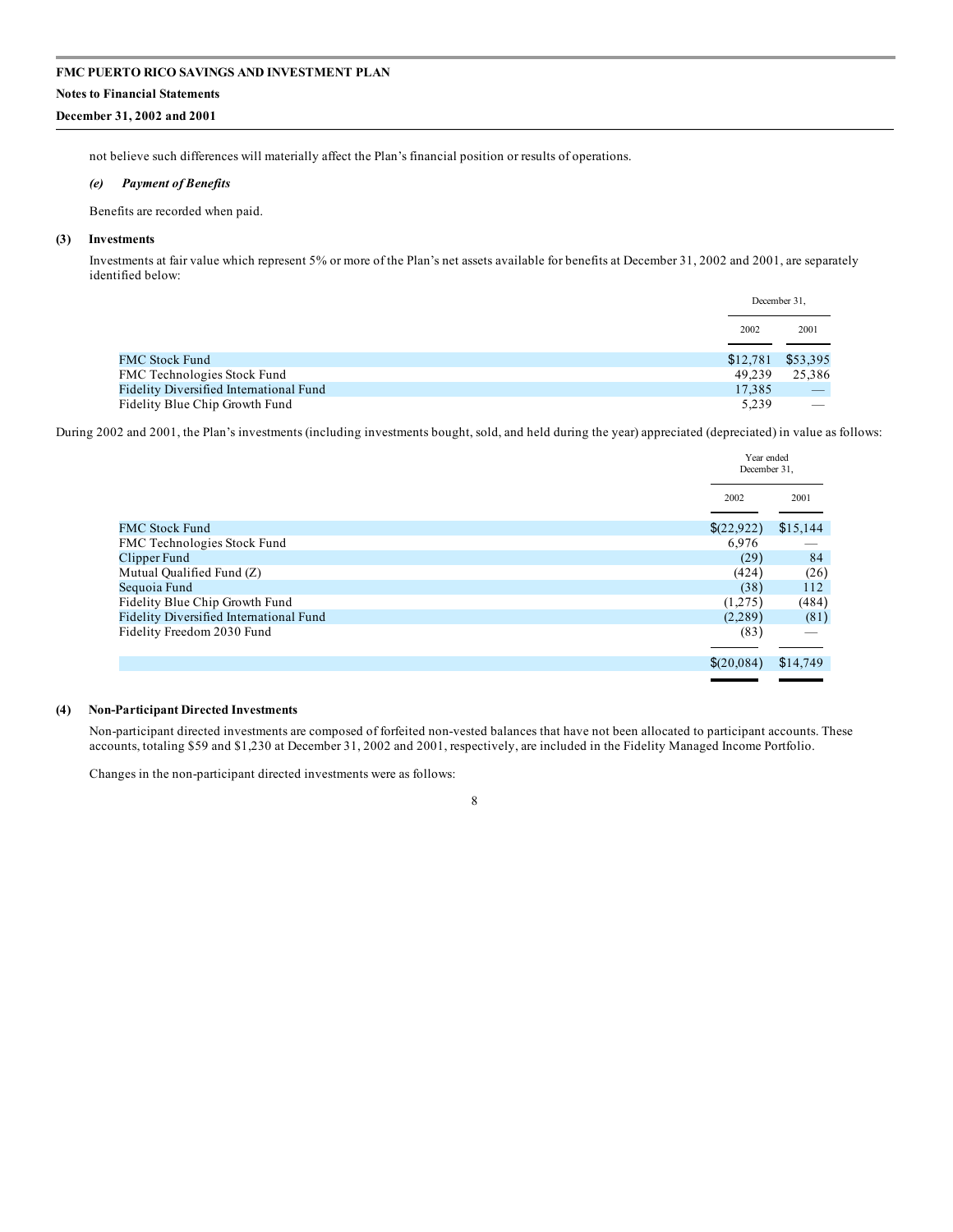#### **Notes to Financial Statements**

## **December 31, 2002 and 2001**

|                                                          | 2002    | 2001    |
|----------------------------------------------------------|---------|---------|
|                                                          |         |         |
| Non-participant directed investments (beginning balance) | \$1,230 | \$1,367 |
| Dividend income                                          |         | 66      |
| Non-vested forfeited accounts                            |         | 563     |
| Forfeitures used to reduce Company contributions         |         |         |
| Forfeitures used for Plan expenses                       | (1,188) | (766)   |
|                                                          |         |         |
| Non-participant directed investments at December 31      |         | \$1.230 |
|                                                          |         |         |

The net assets within the FMCTI stock fund relating to non-participant directed investments are \$22,676 and \$32,169 as of December 31, 2002 and 2001, respectively. The components of the changes in net assets relating to these investments are contributions for the year ended December 31, 2002 of \$9,562, transfers to participant directed investments of \$11,305, and \$7,750 primarily related to net depreciation.

#### **(5) Income Taxes**

The Plan's administrator and the Plan's tax counsel believe that the Plan is designed and being operated in compliance with the applicable requirements of the Internal Revenue Code.

#### **(6) FMC Corporation's Reorganization**

The Company was a wholly owned subsidiary of FMC Corporation until it completed an initial public offering of 17% of its common stock on June 14, 2001. FMC Corporation distributed its remaining 83% ownership of the Company's stock to all FMC Corporation's stockholders in the form of a dividend on December 31, 2001. Each FMC Corporation stockholder of record as of December 12, 2001, received a dividend of approximately 1.72 shares of the Company's common stock for each share of FMC Corporation common stock. For participants with an interest in the FMC Stock Fund, the Company stock dividend was invested in the FMCTI Stock Fund.

As a result of the reorganization, effective May 1, 2001, FMC International AG, now known as FMC Technologies AG, a wholly owned subsidiary of the Company, became the successor-sponsor of the Plan.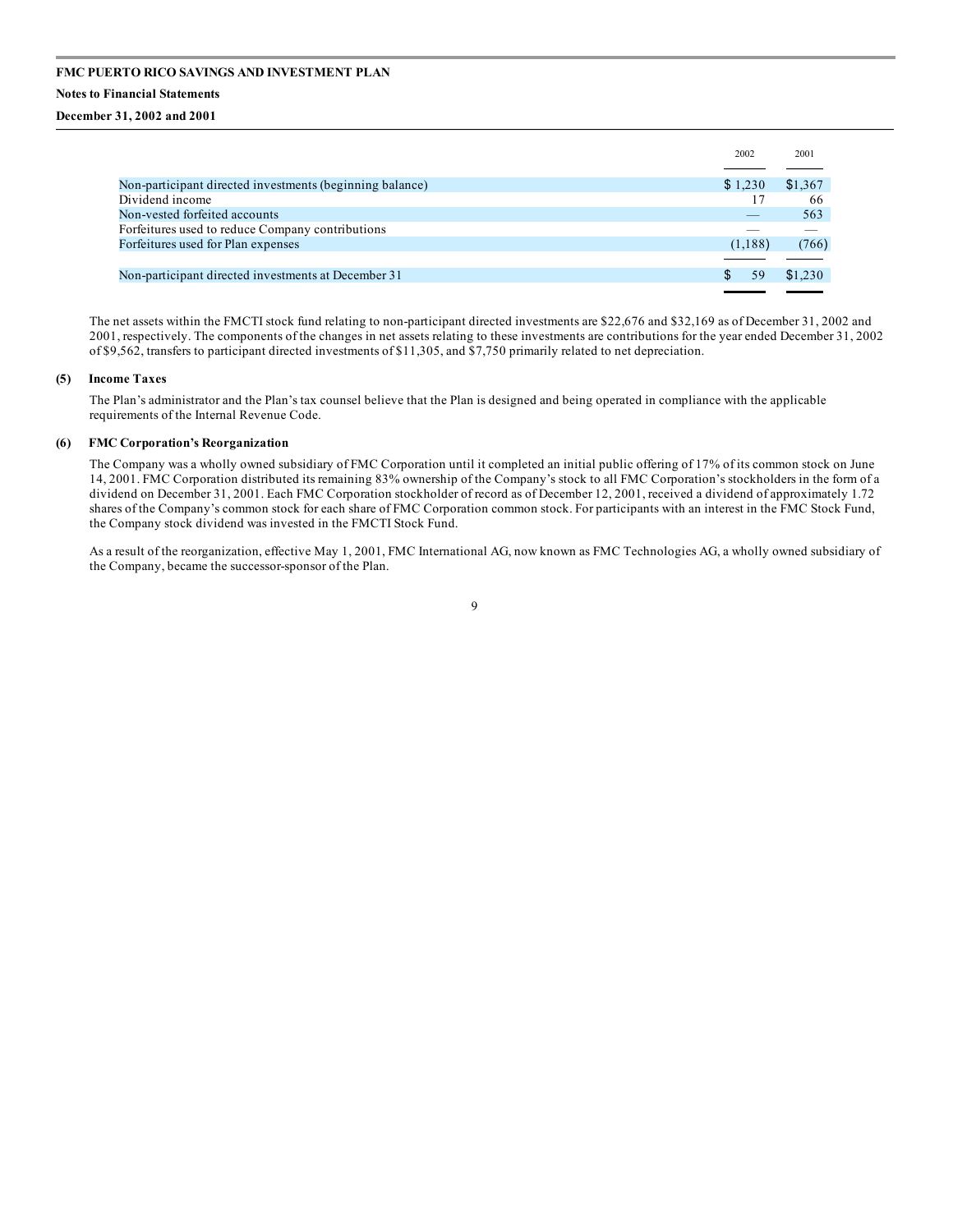<span id="page-11-0"></span>Schedule H, Line 4i – Schedule of Assets (Held at End of Year) December 31, 2002

| Identity of issuer, borrower, lessor<br>or similar party                               | Description of investment including maturity date, rate of<br>interest, collateral, par, or maturity value                                                                                      |                | Current value at<br>December 31, 2002 |
|----------------------------------------------------------------------------------------|-------------------------------------------------------------------------------------------------------------------------------------------------------------------------------------------------|----------------|---------------------------------------|
| FMC Stock Fund (FMC Corporation Common Stock)                                          | FMC Corporation Common Stock,<br>approximately 468 shares                                                                                                                                       | $\mathfrak{S}$ | 12,781                                |
| FMCTI Stock Fund (FMC Technologies, Inc. Common Stock) *<br>- participant directed     | FMC Technologies, Inc. Common Stock, approximately 1,300<br>shares                                                                                                                              |                | 26,563                                |
| FMCTI Stock Fund (FMC Technologies, Inc. Common Stock) *<br>- non-participant directed | FMC Technologies, Inc. Common Stock, approximately 1,110<br>shares                                                                                                                              |                | 22,676                                |
| Fidelity Managed Income Portfolio * – non-participant directed                         | Portfolio includes investment contracts offered by major<br>insurance companies and other approved financial institutions                                                                       |                | 59                                    |
| Clipper Fund                                                                           | <b>Stock Value Fund</b>                                                                                                                                                                         |                | 643                                   |
| Mutual Qualified Fund (Z)                                                              | Stock Long-term Growth Fund                                                                                                                                                                     |                | 2,861                                 |
| Sequoia Fund                                                                           | Stock Long-term Growth Fund                                                                                                                                                                     |                | 3,973                                 |
| Fidelity Blue Chip Growth Fund *                                                       | Large Companies Stock Fund                                                                                                                                                                      |                | 5,239                                 |
| Fidelity Diversified International Fund *                                              | Growth Mutual Fund of Foreign Companies                                                                                                                                                         |                | 17,385                                |
| Fidelity Retirement Government Money Market Portfolio *                                | Money Market Mutual Fund                                                                                                                                                                        |                | 1,209                                 |
| Fidelity Freedom 2030 Fund *                                                           | Asset allocation series fund which primarily invests in other<br>Fidelity mutual funds (stock, bond and money market) which<br>provide moderate asset allocation with a target retirement date. |                | 1,319                                 |
| Participant loan receivable                                                            | Rate of interest 5.7%                                                                                                                                                                           |                | 3,128                                 |
| Total assets held for investment purposes                                              |                                                                                                                                                                                                 | \$             | 97,836                                |

\* – party-in-interest.

See accompanying independent auditors' report.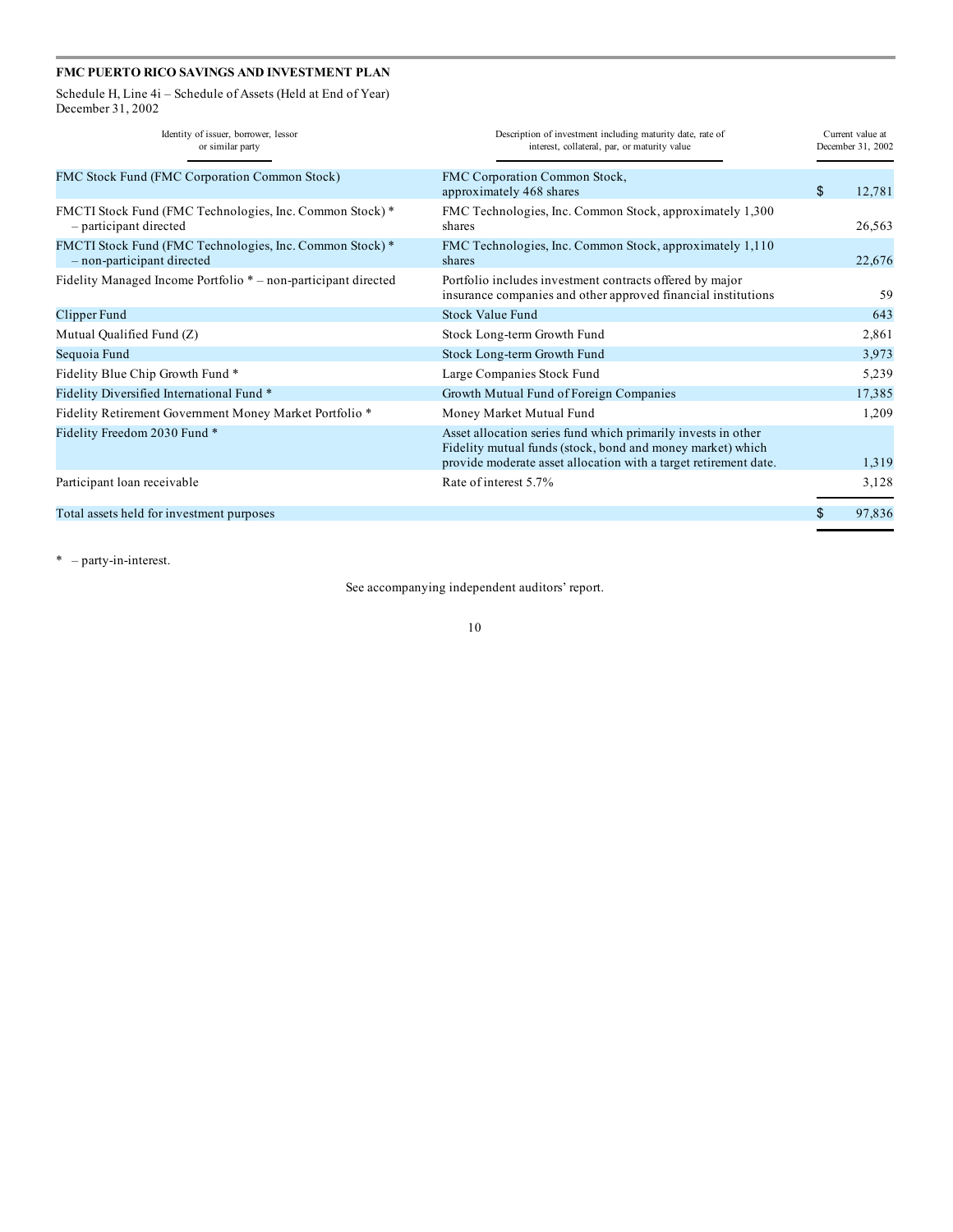# <span id="page-12-0"></span>EXHIBIT INDEX

NUMBER IN EXHIBIT TABLE DESCRIPTION

23.1 Consent of KPMG LLP